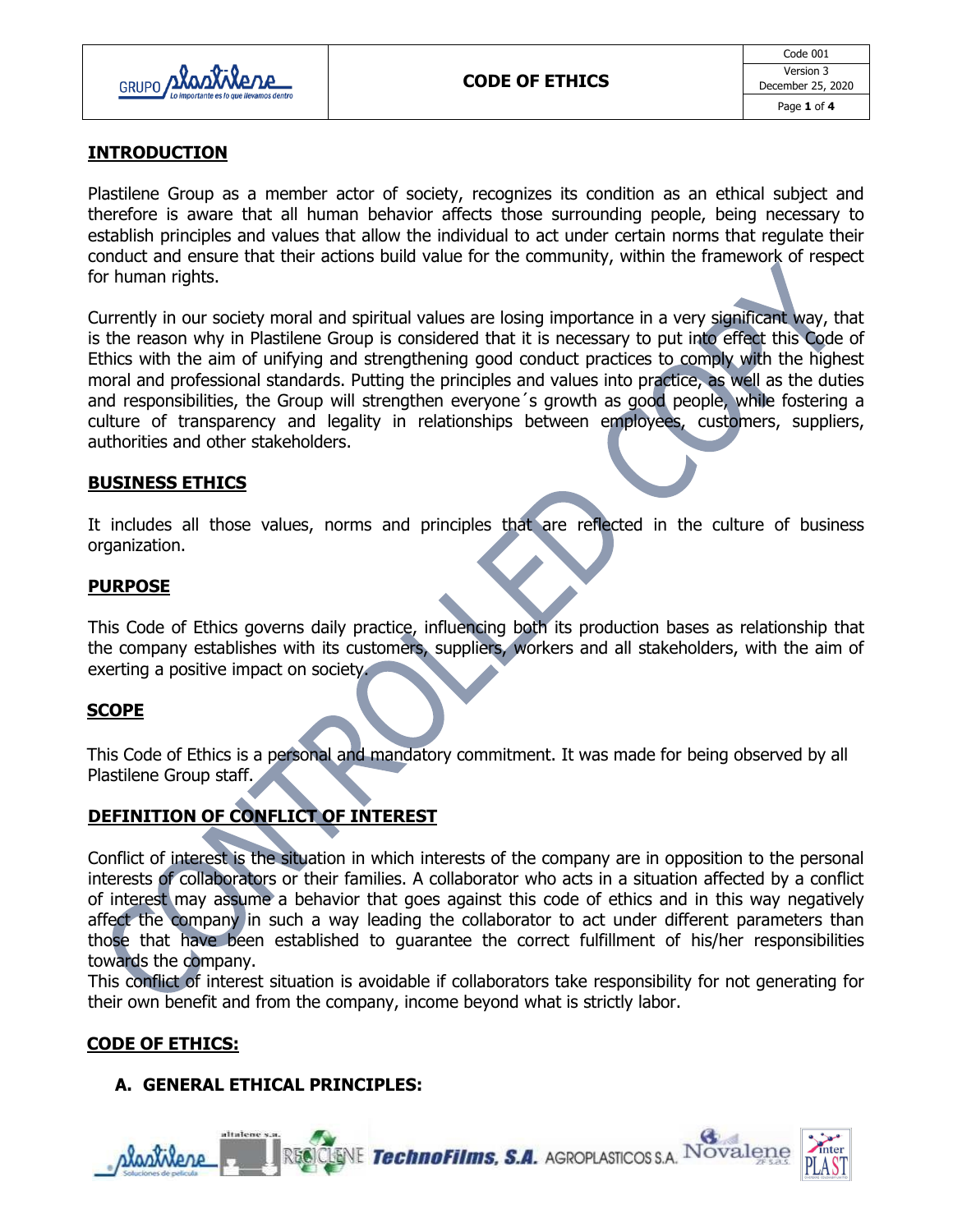

- 1. We recognize Human Dignity and Equality.
- 2. We respect and comply with equity and justice principles.
- 3. We respect work as a product of our employees' responsibility and creativity.
- 4. We respect and protect our dependents.
- 5. We comply with all legal provisions, especially those that have to do with our processes and our product manufacture.
- 6. We watch over the well-being and safety of all workers in order to improve their life´s quality as well as their families´.
- 7. We believe in active and voluntary contribution for the betterment of our collaborators and of society, being the programs to help community a manifestation of this interest.
- 8. We comply with obligations and commitments acquired with customers and suppliers.
- 9. We respect freedom of organizations that are constituted in exercise of human sociability principles.
- 10. We respect environmental laws and regulations, committing ourselves to environment protection and preservation in the countries where we are present.

# **B. DUTIES AND RESPONSIBILITIES:**

- 1. Plastilene Group does not allow, nor tolerate participation of its employees in any form of illegal or criminal behavior.
- 2. When a behavior transcends criminal level, the company will comply with constitutional and legal provisions in this regard.
- 3. Being correct in the use of the company's assets, remembering that we are managers of its assets and said management is entrusted to us.
- 4. Acting with good faith and diligence in resources management that has been assigned to us to carry out our work.
- 5. Using our position for Plastilene Group benefit and not for profit or personal benefit.
- 6. Using and handling information from Plastilene Group, for Plastilene Group benefit and not third parties.

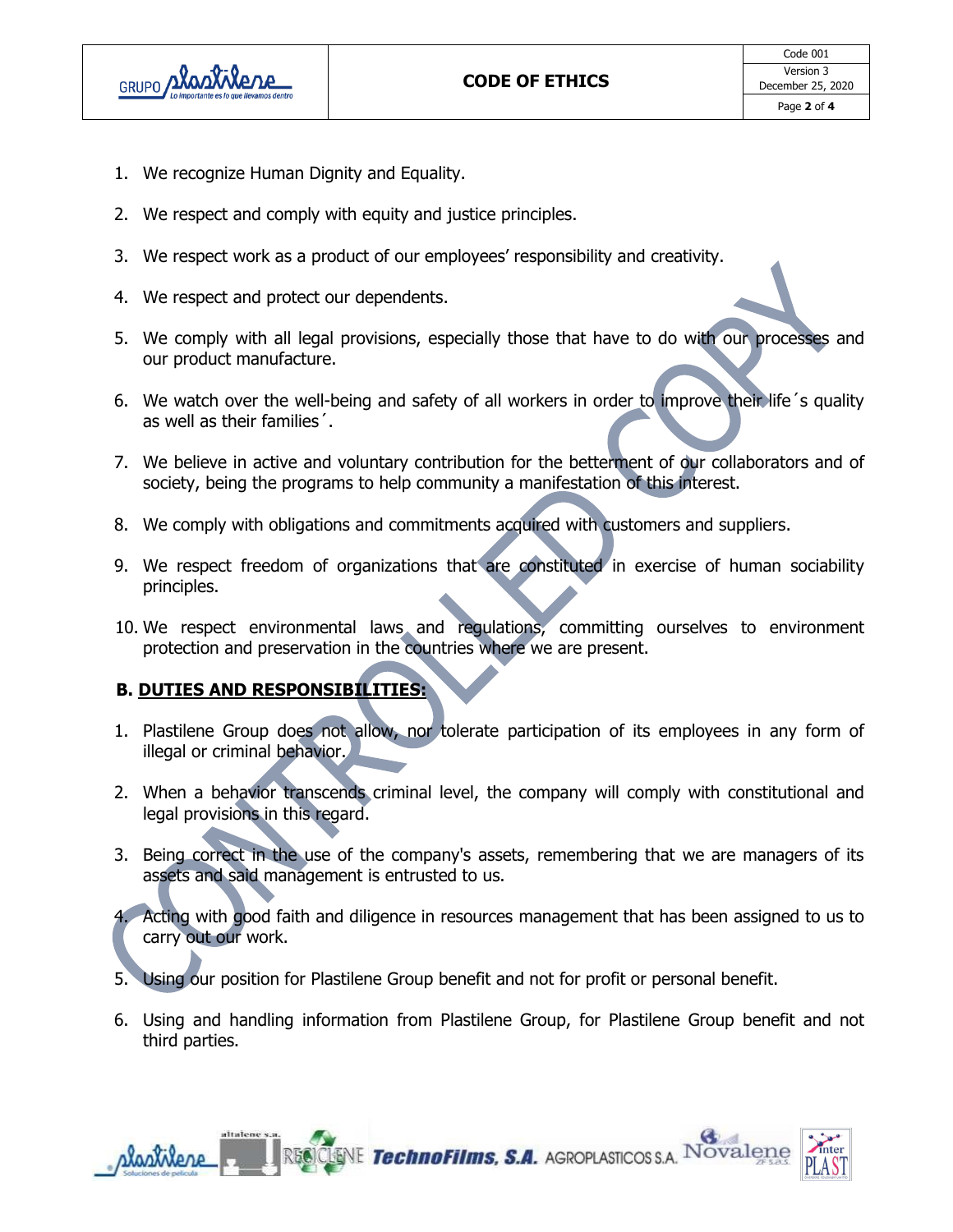

- 7. Refraining from conducting business where there may be a conflict between personal interest and that of Plastilene Group.
- 8. Informing your superior about conflicts of interest, real or potential, yours or those of other employees, or third parties.
- 9. Refraining from conducting negotiations with former employees who were expelled for conduct contrary to the company interests.
- 10. Avoiding giving or receiving gifts or hospitality that could resemble having an inappropriate influence on a decision or a business relationship.
- 11. In the event of insistence by a third party to provide a gift, the collaborator must inform his superior and Human Management about such an abnormality. The respective superior and Human Management will decide to suspend any relationship with the third party in question. Decision in this regard will be communicated to the collaborator who provided the information.
- 12. Reporting any act or attempted bribery.
- 13. Reporting behaviors and situations that could go against Plastilene Group's policies and values.
- 14. Avoiding any form of discrimination based on attributes of race, origin or nationality, social or economic class, pregnancy, language, religion, gender, disability, sexual orientation.
- 15. Not incurring into power abuse taking advantage of the position held within Plastilene Group.
- 16. Treating all people with dignity and respect, avoiding denigrating and making derogatory statements about them.
- 17. Acting impartially and honestly in all activities.
- 18. Treating all employees fairly and with respect.
- 19. Providing equal opportunities to employees, in accordance with established policies, in aspects such as study, development, training, promotion, salaries, compensation and work and family benefits.
- 20. Serving, listening, supporting and providing solutions to employees who require of the company services, taking into account the company possibilities.
- 21. Reporting acts of physical and / or disciplinary abuse, sexual harassment and intimidation, and undue psychological pressure.
- 22. Report any act of harassment, intimidation or verbal abuse that belittles employee´s capacity and respect.